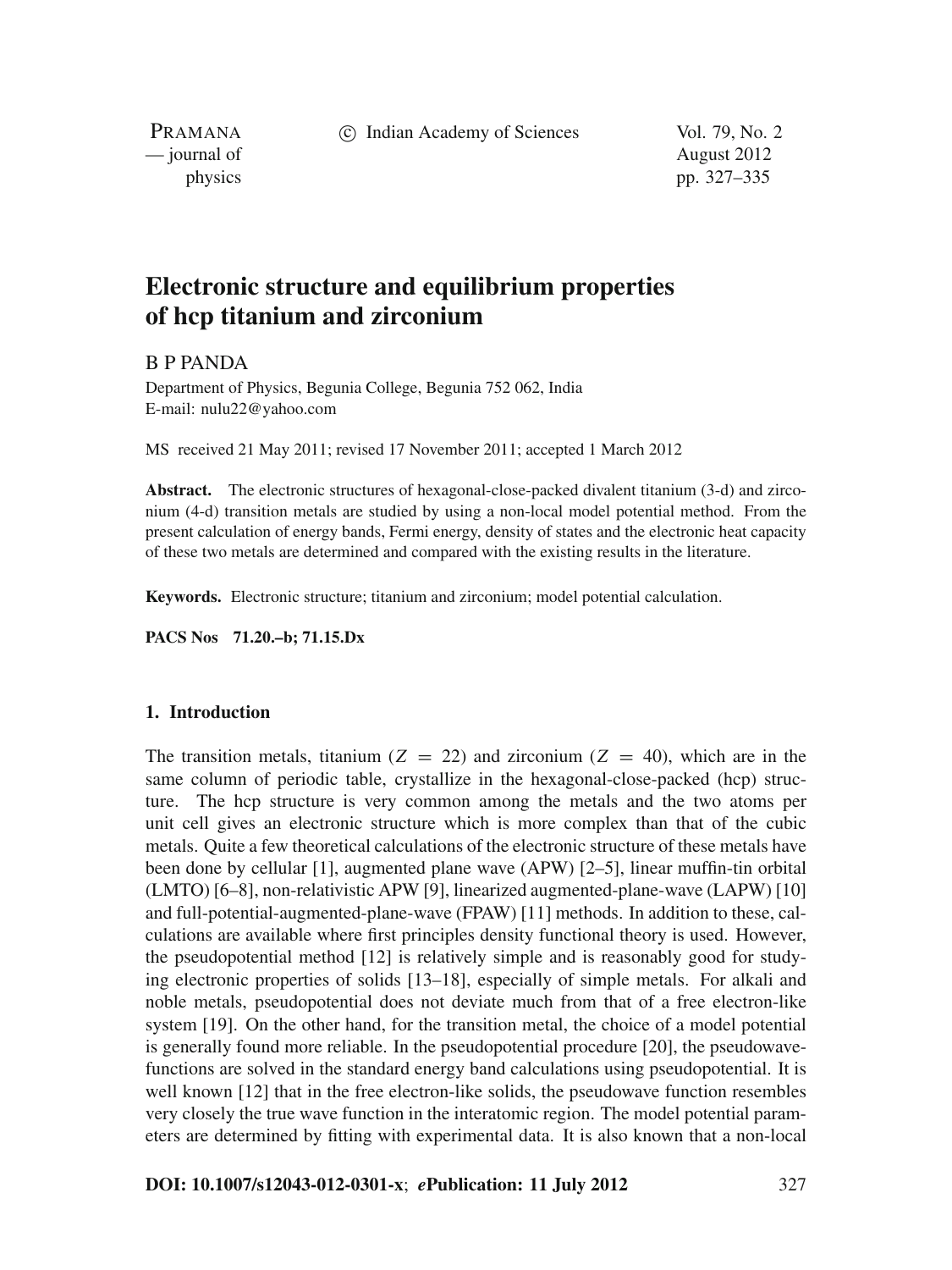# *B P Panda*

model potential describes the system better than a local model potential. In the calculation of Oli [21] using transition metal model potential of Heine–Abarenkov type, the density of states  $(G)$  and the electronic heat capacity  $(\gamma)$  for titanium and zirconium are not reported. The purpose of the present calculation is therefore to determine *G* and γ for these two metals. Ti and Zr which crystallize in hcp structure have the axial ratio of 1.59 (for ideal hcp, the ratio is 1.633). Energy band calculations are carried out using a model potential [22]. In order to test how good the present work is, a number of band structuredependent properties, such as, the shape of the bands, the Fermi energy, *G* and  $\gamma$  are determined and compared with those available from experiment and other calculations.

The paper is divided into four sections. In  $\S$ 2, the theory is briefly outlined. Results and discussion are presented in §3. Conclusion is given in §4.

#### **2. Theory**

Ti and Zr have hcp structure at room temperature and at ambient pressure. At high pressure, and at room temperature, the hcp phase transforms to a more complex open hexagonal phase [9]. At high temperature, they exhibit body centred cubic (bcc) structure [8]. The most acceptable structure for Ti and Zr corresponding to the respective atomic configuration (3d<sup>2</sup>, 4s<sup>2</sup>), (4d<sup>2</sup>, 5s<sup>2</sup>) are usually chosen. The lattice constants [5,6] are tabulated in table 1. The unit cell which contains two atoms is displayed in figure 1. The *c*/*a* ratio is weakly volume-dependent in Ti but strongly dependent [10] in Zr. The Brillouin zone (BZ) is a hexagonal prism and has 24 equivalent parts connected to each other by the elements of the point-group  $D_{6h}$ . The irreducible part of the BZ is displayed in figure 2. The basic dimension (in  $au^{-1}$ ) of BZ for Ti and Zr are taken from refs [2,19].

In the present work, the model potential method for energy band calculation [23] is used to determine the band energies and wave functions. In determining the energy and eigenfunctions of the conduction electrons, the Schroedinger equation,

$$
H_{\mathfrak{m}}|\chi_t(\vec{g})\rangle = E_t(\vec{g})|\chi_t(\vec{g})\rangle,\tag{1}
$$

has been solved by quantum mechanical variational procedure.  $H<sub>m</sub>$  is the model Hamiltonian,  $|\chi_t(\vec{g})\rangle$  is the model wave function and  $E_t$  is the energy of the *t*th band at the  $\vec{g}$  point in the BZ. In the atomic unit ( $e^2 = 2$ ,  $m = 1/2$  and  $\vec{h} = 1$ ), the model Hamiltonian *H* is expressed as

$$
H = -\nabla^2 + V_{\rm m},\tag{2}
$$

**Table 1.** Lattice constants of Ti and Zr.

| Transition metal | Lattice parameter in atomic unit (au) |        |        |      |
|------------------|---------------------------------------|--------|--------|------|
| (refs [5,6])     | a                                     |        |        | c/a  |
| Ti               | 5.5754                                | 5.5754 | 8.8502 | 1.59 |
| 7r               | 6.106                                 | 6.106  | 9.728  | 1.59 |

### 328 *Pramana – J. Phys.***, Vol. 79, No. 2, August 2012**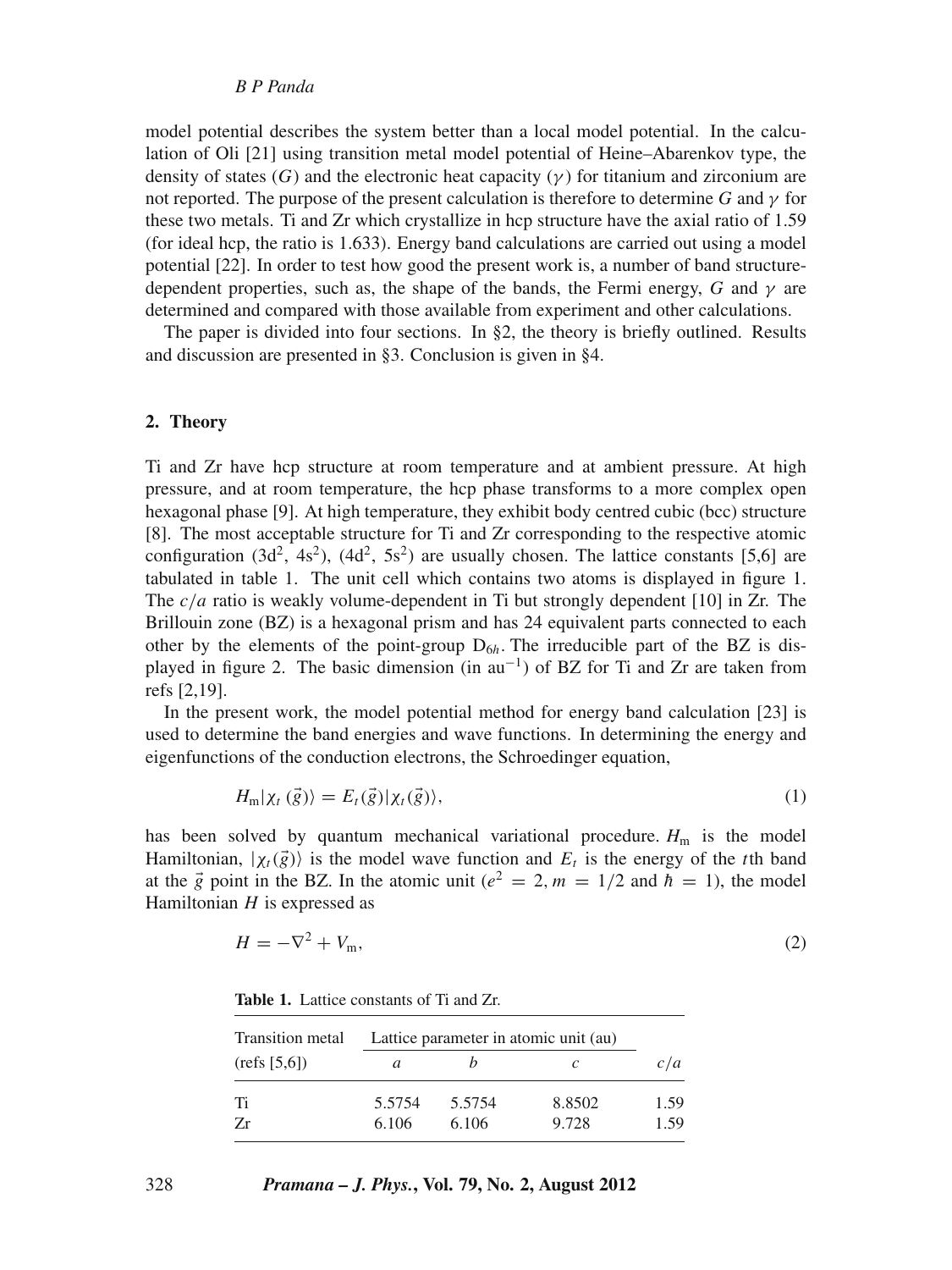

Figure 1. Unit cell of the hcp lattice in direct space indicating the position of two atoms.

where  $V_m$  is the model potential. This potential depends on the atomic volume through the energy parameters  $E$  [14]. The model potential reported by Animalu [22] is used in the present calculation. Model potential  $V(q)$  is plotted in figure 3.

In variational procedure, the model wave function is expanded in a basis of plane wave,

$$
|\chi_t(\vec{g})\rangle = \sum_{\vec{K}} C_t(\vec{g}, \vec{K}) |PW(\vec{g} + \vec{K})\rangle,
$$
\n(3)



**Figure 2.** Irreducible part of the Brillouin zone of the hcp lattice.

*Pramana – J. Phys.***, Vol. 79, No. 2, August 2012** 329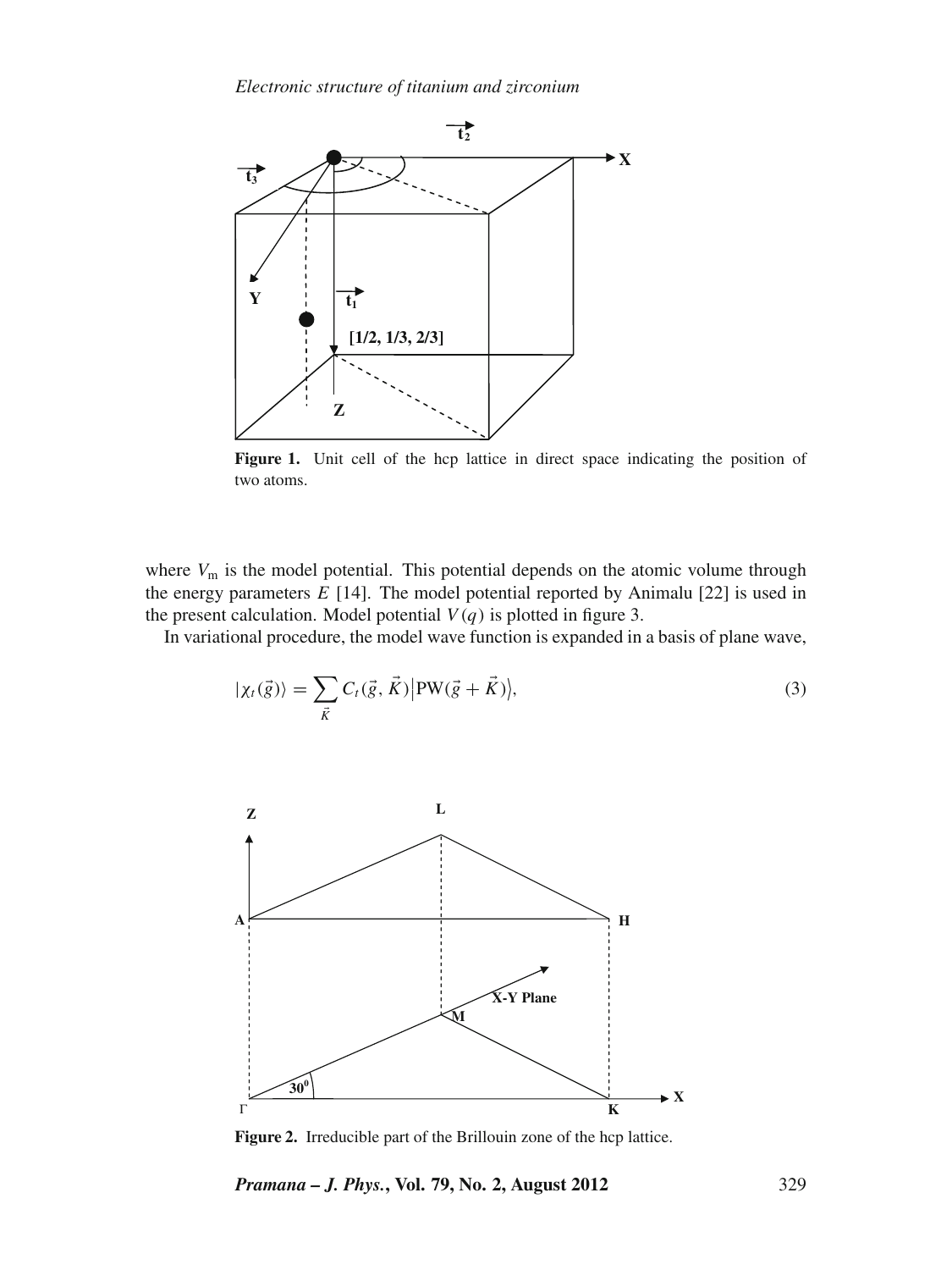

**Figure 3.** Variation of Fourier transform of model potential for Ti and Zr. The solid lines labelled by symbols  $+$  and  $\circ$  represent Ti and Zr respectively.

where  $\vec{g}$  is the wave vector in the reduced BZ,  $\vec{K}$  is the reciprocal lattice vector,  $C_t$ s are the coefficients of linear combination and  $|PW(\vec{g} + \vec{K})\rangle$  is the plane wave basis vector. In the coordinate representation, the normalized plane wave is given by

$$
PW\left(\vec{g},\vec{r}\right) = \frac{1}{\sqrt{N\Omega}}e^{i\vec{g}\cdot\vec{r}},\tag{4}
$$

where *N* is the number of atoms in the solid and  $\Omega$  is the volume per atom.

The energies  $E_t(\vec{g})$  and the coefficients  $C_t(\vec{g}, \vec{K})$  are determined as a solution of the secular equation,

$$
\left| H_{\vec{g} + \vec{K}, \vec{g} + \vec{K}'} - E_t(\vec{g}) \, \delta_{\vec{K}\vec{K}'} \right| = 0. \tag{5}
$$

The size of the determinant is determined by the number of plane waves used in eq. (3) for the expression of  $|\chi_t(\vec{g})\rangle$ . This number is decided by the criterion of the convergence of energy and wave function. When the coefficients  $C_t(\vec{g}, K)$  are obtained, the model wave function  $\chi_t(\vec{g})$  is completely determined. The true wave function  $\psi_t(\vec{g})$  is determined by orthogonalizing the model wave function to all the core states. Once the band energies  $E_t(\vec{g})$  are determined at the  $\vec{g}$  points of BZ, the Fermi energy  $E_F$  is calculated by filling the band states from the lowest band energy upto which all the electrons in the solid are accommodated. The density of state ( $G = \partial \aleph / \partial E$  where  $\aleph$  is the number of states at energy *E*) is determined for both occupied and unoccupied band states. The electron heat capacity ( $\gamma$ ) which is related to the density of states at  $E_F$  is calculated using the formula [24],

$$
\gamma = \frac{1}{3} \pi^2 k_B^2 N_0 G_{\text{cell}}(E_F),
$$
\n(6)

where  $N_0 (= N/2$  for Ti and Zr) is the number of cells,  $k_B$  is the Boltzmann's constant and  $G_{cell}(E_F) = G(E_F)/N_0$  is the single cell contribution to the density of state at Fermi

#### 330 *Pramana – J. Phys.***, Vol. 79, No. 2, August 2012**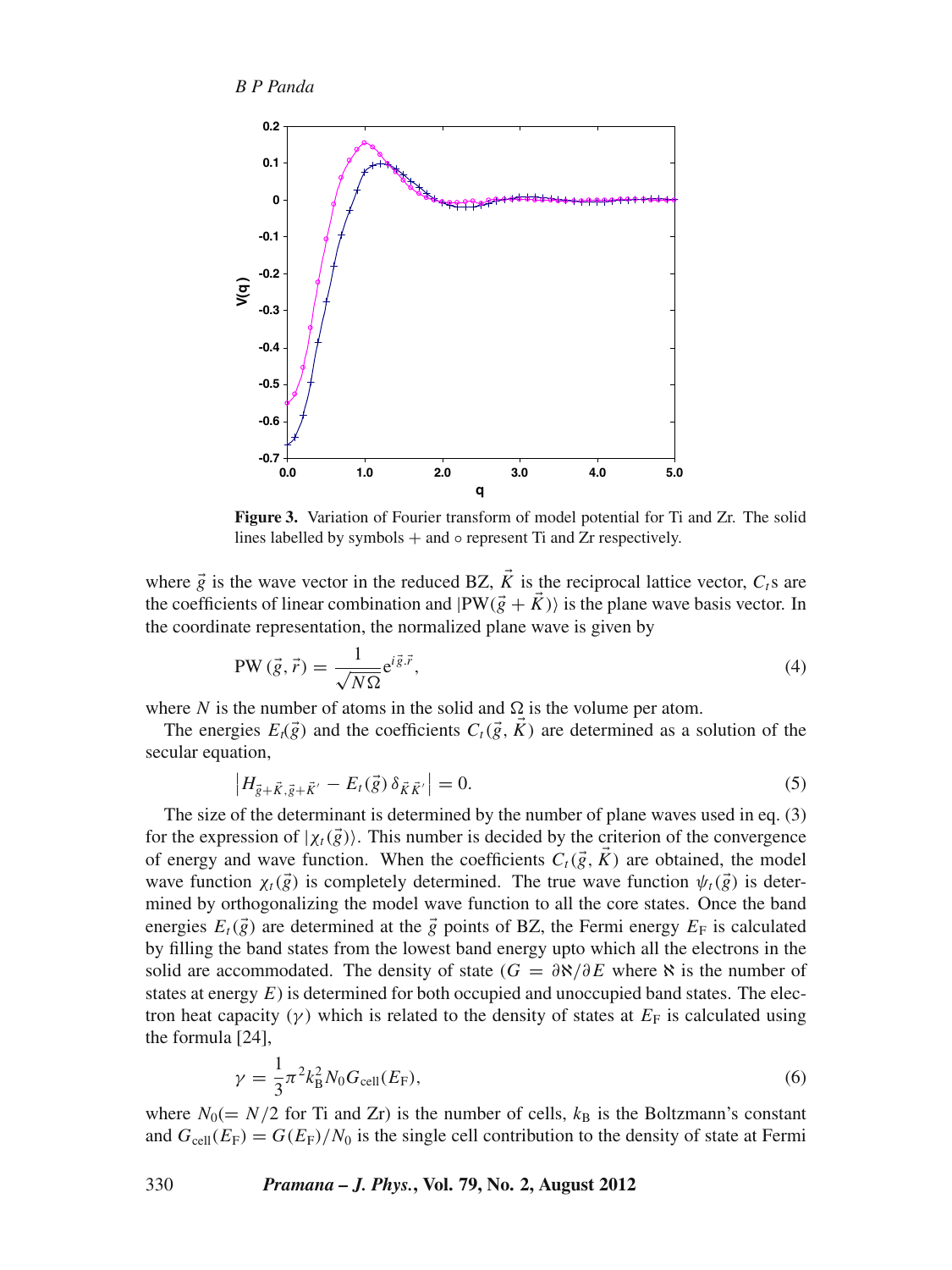energy. The latter is determined numerically using the energy of bands obtained in the present calculation.

## **3. Results and discussions**

For selecting the representative  $\vec{g}$  points, the wedge-shaped  $\frac{1}{24}$ th irreducible part of the BZ is divided into 6 parts by slicing it by equidistant planes perpendicular to *C*-axis. Each one of the six prisms is further divided into 64 sub-prisms of equal volume. In this way the irreducible part of BZ is divided into 384 sub-prisms. The centroid of each sub-prism is chosen as the  $\vec{g}$ -point. To each  $\vec{g}$  point so chosen, a weighting factor in proportion to the volume it represents is assigned. The weighting factors are equal to  $1/(24 \times 384)$ . Thus the effective numbers of  $\vec{g}$  points are 9216 in the complete BZ. Energy and eigenfunctions are calculated at each of these  $\vec{g}$  points. The model wave function is expanded in 23 plane waves corresponding to the shortest 23 wave vectors  $|\vec{g} + \vec{K}|$ . Thus, the size of the matrix at each  $\vec{g}$ -point is  $23 \times 23$ . With this choice, the convergence of energy and eigenfunction is good. The energies of the occupied bands have converged to within 0.001 Ryd for both Ti and Zr. The band structures at the symmetry points are plotted for Ti and Zr in figures 4 and 5 respectively. The shapes of the band for Ti are compared with the other results [1,4,6]. Here the band structures are more or less similar to those from other band calculations [6]. Similarly, the shape of the band for Zr is compared with other results [1,5,7]. Here also the band structures are more or less similar to those from other energy band calculations [5]. The present results, however, differ substantially from those of Altmann and Bradley [1], Jepson [6,7], Loucks [5] as the energy bands are extremely sensitive to the choice of potential [5,25]. In the present method, the bands for Ti and Zr are very similar but there is an increase in bandwidth from Zr to Ti. The band structures obtained by LAPW method [10] using Hedin–Lundqvist form (HL), the exchange correlation potential, are identical with this method.



**Figure 4.** Energy bands for Ti along symmetry directions.

*Pramana – J. Phys.***, Vol. 79, No. 2, August 2012** 331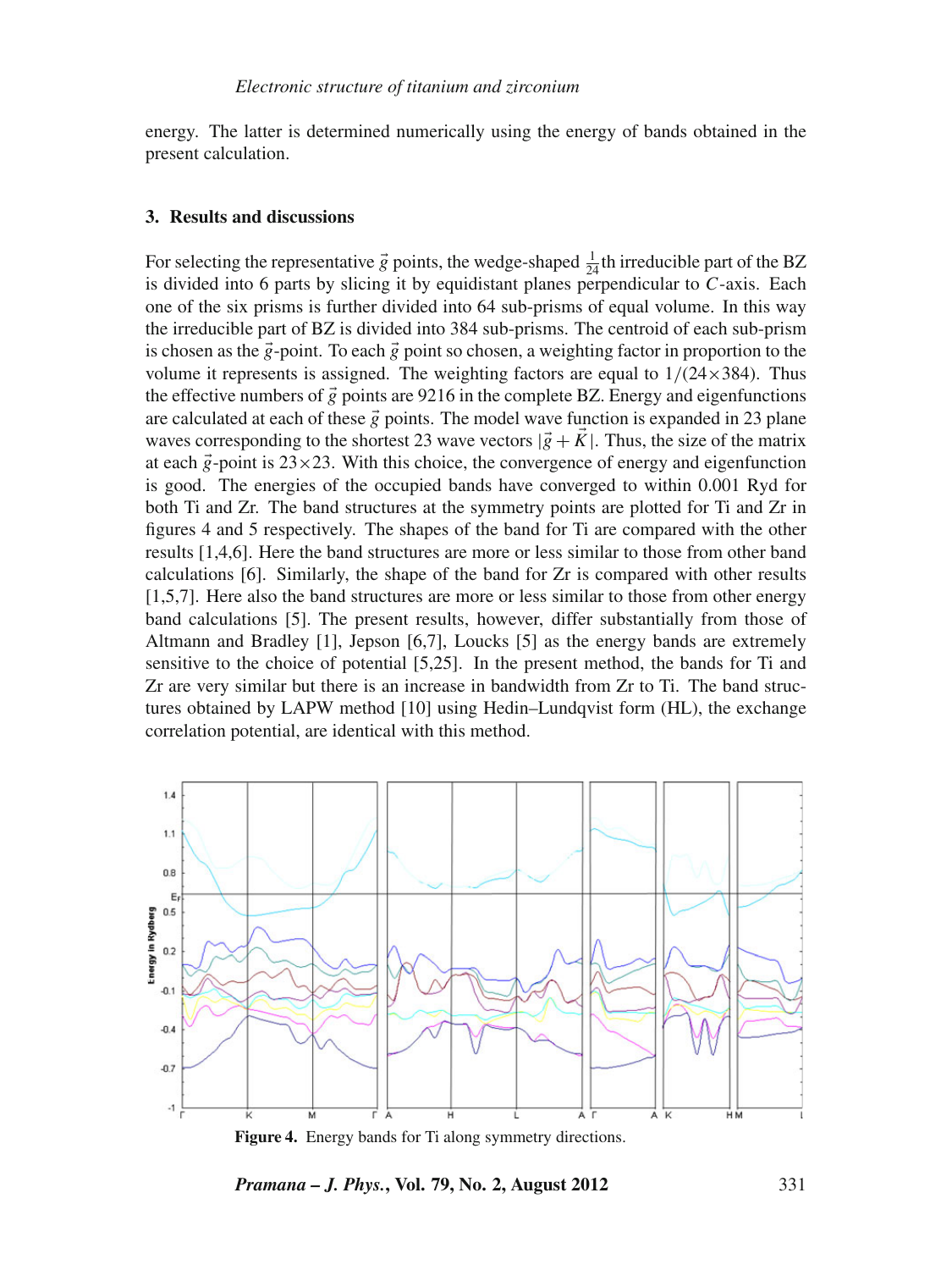*B P Panda*



Figure 5. Energy bands for Zr along symmetry directions.

The density of state for Ti is plotted in figure 6 and for Zr in figure 7. The results  $E_F$ ,  $G(E_F)$ , the density of states at  $E_F$  and  $\gamma(E_F)$ , the electronic heat capacity at  $E_F$  from the present calculation, other calculations and experiment, wherever available, are listed in tables 2 and 3 for Ti and Zr respectively. From these tables it is found that in the present method while  $E_F$  increases with bandwidth, both *G* and  $\gamma$  decrease. The variation of



**Figure 6.** Density of states for Ti.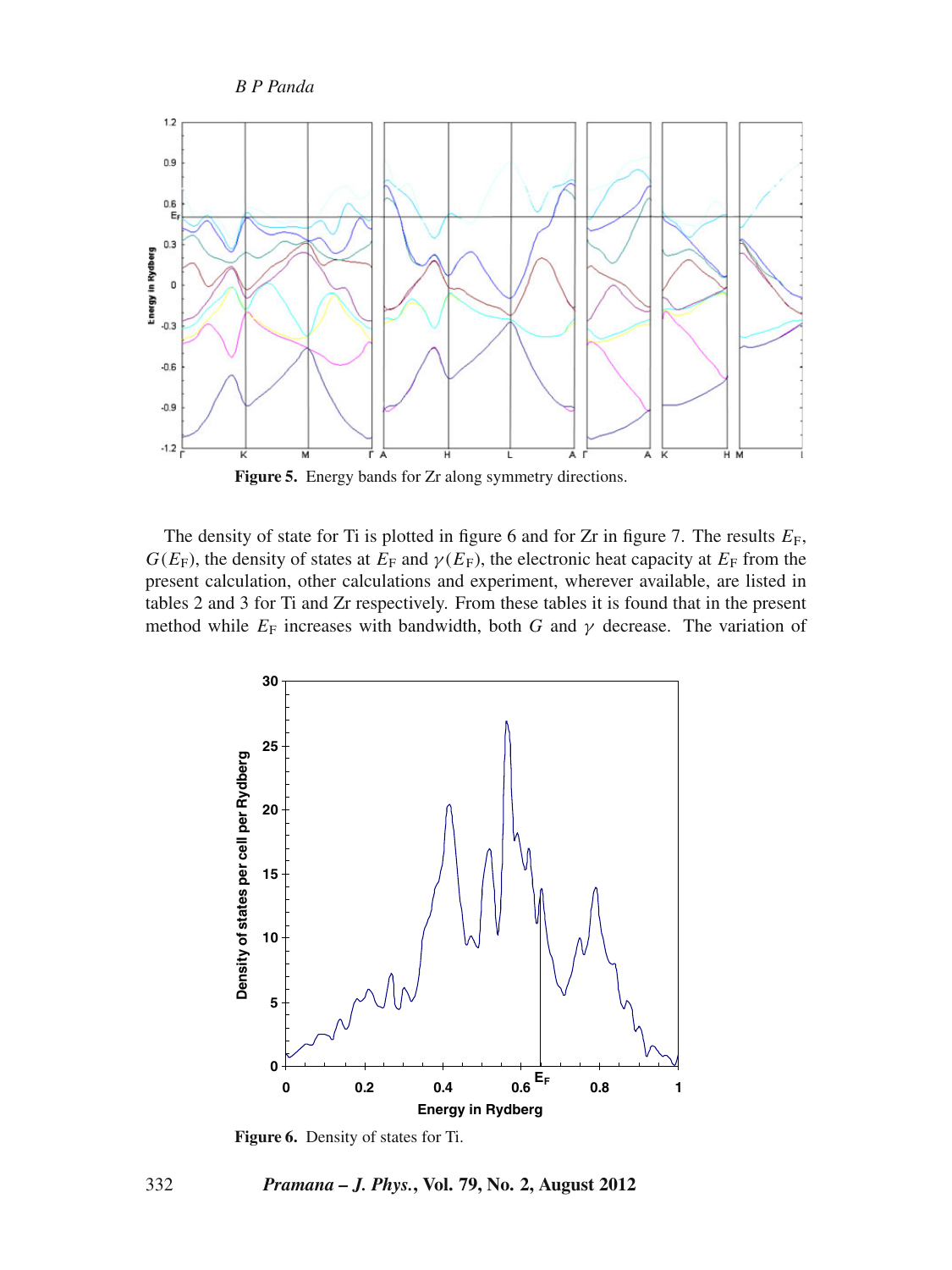

**Figure 7.** Density of states for Zr.

density of states with energy in the present calculation is very similar to those given by Jepson [6,7]. From tables 2 and 3, it is found that the ratio of  $(\gamma/G)_{\text{exp}}$  for Ti is 0.23 while for Zr it is 0.22. In the present method, on the other hand,  $(\gamma/G)_{\text{Theory}}$  for Ti and Zr is 0.17 which is the same as measured in earlier methods [1,2,5–7,9] and obtained for free-electron case. In the present work, as the density of states at  $E_F$  in  $Zr$  is higher than that in Ti, the electronic heat capacity of Zr is larger than that of Ti. The ratio  $\gamma_{(Ti)}/\gamma_{(Zr)}$ from the experiment is about 1.2. The ratio of the theoretical value to the present work is about 0.884 which is very close to the value from the relastivistic APW method. While the

**Table 2.**  $E_F$ , the Fermi energy,  $G(E_F)$ , the density of states at  $E_F$ ,  $\gamma$ , the electronic heat capacity,  $\gamma_{\text{exp}}$ , the experimental heat capacity and  $\gamma_{\text{Theory}}$ , the theoretical electronic heat capacity in Ti from different calculations and experiment.  $E_F$  is expressed in Rydberg,  $G(E_F)$  in number of states/cell/Rydberg and  $\gamma$  in mJ/mole/K<sup>2</sup>.

| Parameters                                       | Present<br>result | Ref. [1] | Ref. [2] | Ref. [6] | Ref. [9] | Free-electron<br>result | Expt.<br>(refs [1,6]) |
|--------------------------------------------------|-------------------|----------|----------|----------|----------|-------------------------|-----------------------|
| $E_{\rm F}$                                      | 0.65              | 0.30     | 0.33     | 0.67     | 0.31     | 0.99                    | Not available         |
| $G(E_F)$                                         | 12.88             | 38.60    | 28.50    | 12.40    | 14.80    | 12.04                   | 14.40                 |
| $\gamma(E_F)$                                    | 2.23              | 6.78     | 4.94     | 2.15     | 2.56     | 2.08                    | 3.32                  |
| $(\gamma/G)$                                     | 0.17              | 0.17     | 0.17     | 0.17     | 0.17     | 0.17                    | 0.231                 |
| $(\gamma_{exp.})/$<br>$(\gamma_{\text{Theory}})$ | 1.49              | 0.49     | 0.67     | 1.54     | 1.29     | 1.59                    |                       |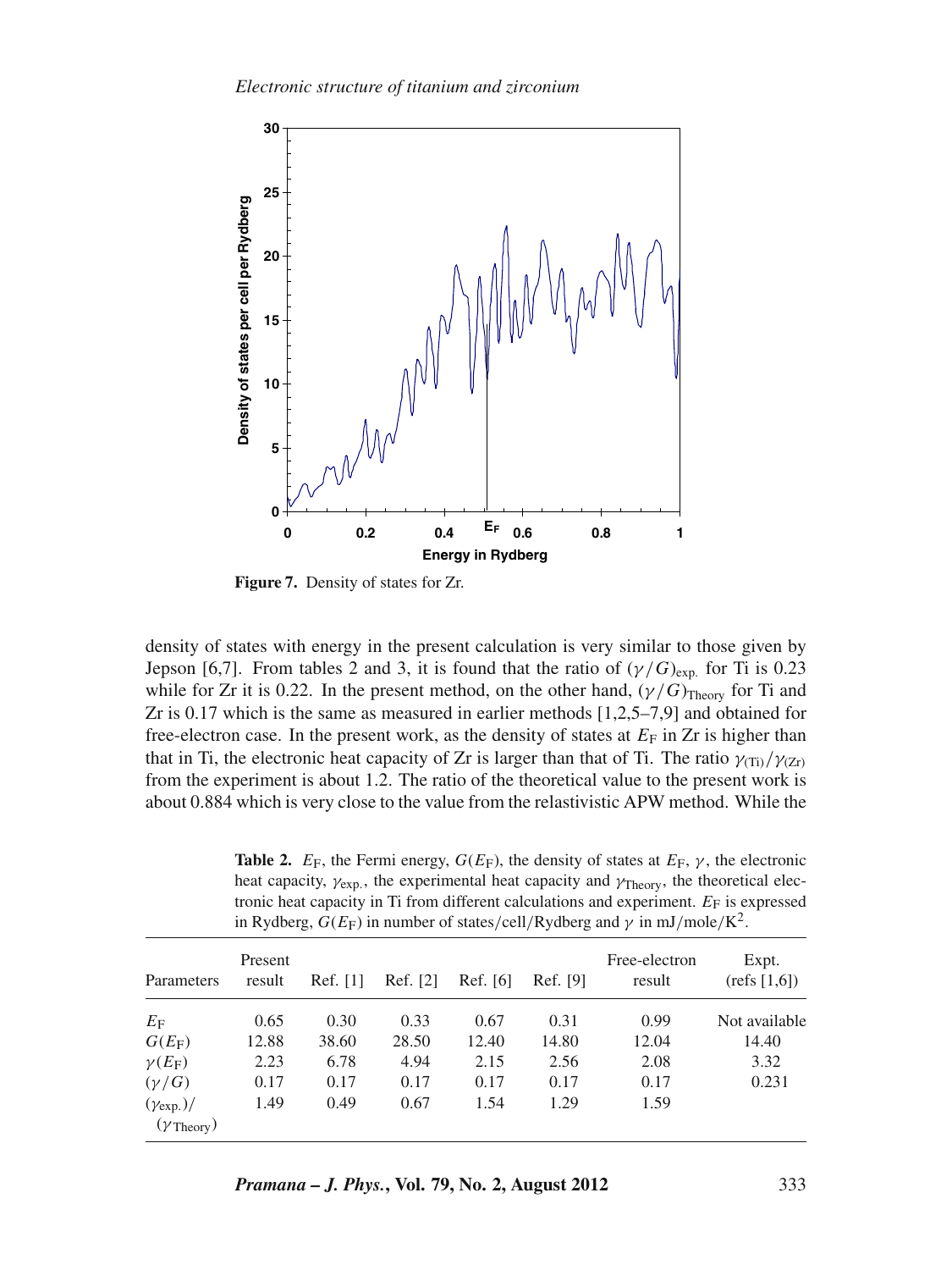# *B P Panda*

|                                                  | in Rydberg, $G(E_F)$ in number of states/cell/Rydberg and $\gamma$ in mJ/mole/K <sup>2</sup> . |          |          |          |          |                         |                       |
|--------------------------------------------------|------------------------------------------------------------------------------------------------|----------|----------|----------|----------|-------------------------|-----------------------|
| Parameters                                       | Present<br>result                                                                              | Ref. [1] | Ref. [5] | Ref. [7] | Ref. [9] | Free-electron<br>result | Expt.<br>(refs [1,7]) |
| $E_{\rm F}$                                      | 0.51                                                                                           | 0.40     | 0.39     | 0.60     | 0.31     | 0.83                    | Not available         |
| $G(E_F)$                                         | 14.58                                                                                          | 10.30    | 9.10     | 13.10    | 13.70    | 14.48                   | 12.70                 |
| $\gamma(E_F)$                                    | 2.52                                                                                           | 1.80     | 1.59     | 2.27     | 2.37     | 2.51                    | 2.78                  |
| $(\gamma/G)$                                     | 0.17                                                                                           | 0.17     | 0.17     | 0.17     | 0.17     | 0.17                    | 0.22                  |
| $(\gamma_{exp.})/$<br>$(\gamma_{\text{Theory}})$ | 1.10                                                                                           | 1.54     | 1.75     | 1.22     | 1.17     | 1.11                    |                       |

**Table 3.**  $E_F$ , the Fermi-energy,  $G(E_F)$ , the density of states at  $E_F$ ,  $\gamma$ , the electronic heat capacity,  $\gamma_{\text{exp}}$ , the experimental heat capacity and  $\gamma_{\text{Theory}}$ , the theoretical electronic heat capacity in  $Zr$  from different calculations and experiment.  $E<sub>F</sub>$  is expressed

ratio of  $\gamma_{\text{expt.}}$  to  $\gamma_{\text{theory}}$  for Ti is 1.48878, it is 1.10317 for Zr. This indicates an electron– phonon enhancement factor of about 1.5 for Ti and 1.1 for Zr, which is very reasonable as measured by Loucks [5]. It is found from the theoretical calculation that *G* and  $\gamma$  at  $E_F$  increase from Ti to Zr, while  $E_F$  decreases and this behaviour is not reflected by other methods except LMTO method.

# **4. Conclusions**

Energy bands, Fermi energy, density of states and electronic heat capacity in the transition metals Ti and Zr are calculated using non-local model potential method. The results, particularly, the density of states at Fermi energy and the electronic heat capacity are found in reasonable agreement with the experiment. The difference between these results and experiment may be ascribed partly to contribution from phonons. Considering the relatively simple nature of the procedure and reasonably good accuracy of the results it produces, I conclude that this method may be applied with confidence to study other electronic properties such as electric field gradient in these metals.

#### **Acknowledgements**

It is pleasure to thank Professor N C Mohapatra for going through the manuscript and for many fruitful discussions and helpful comments.

#### **References**

- [1] S L Altmann and C J Bradley, *Proc. Phys. Soc. London* **92**, 764 (1967)
- [2] E H Hygh and Roland M Welch, *Phys. Re*v*.* **B1**, 2424 (1970)
- [3] R M Welch and E H Hygh, *Phys. Re*v*.* **B4**, 4261 (1971)
- [4] R M Welch and E H Hygh, *Phys. Re*v*.* **B9**, 1993 (1974)
- [5] T L Loucks, *Phys. Re*v*.* **159**, 544 (1967)
- [6] O Jepson, *Phys. Re*v*.* **B12**, 2988 (1975)
- [7] O Jepson, O Krogh Anderson and A R Mackintosh, *Phys. Re*v*.* **B12**, 3084 (1975)